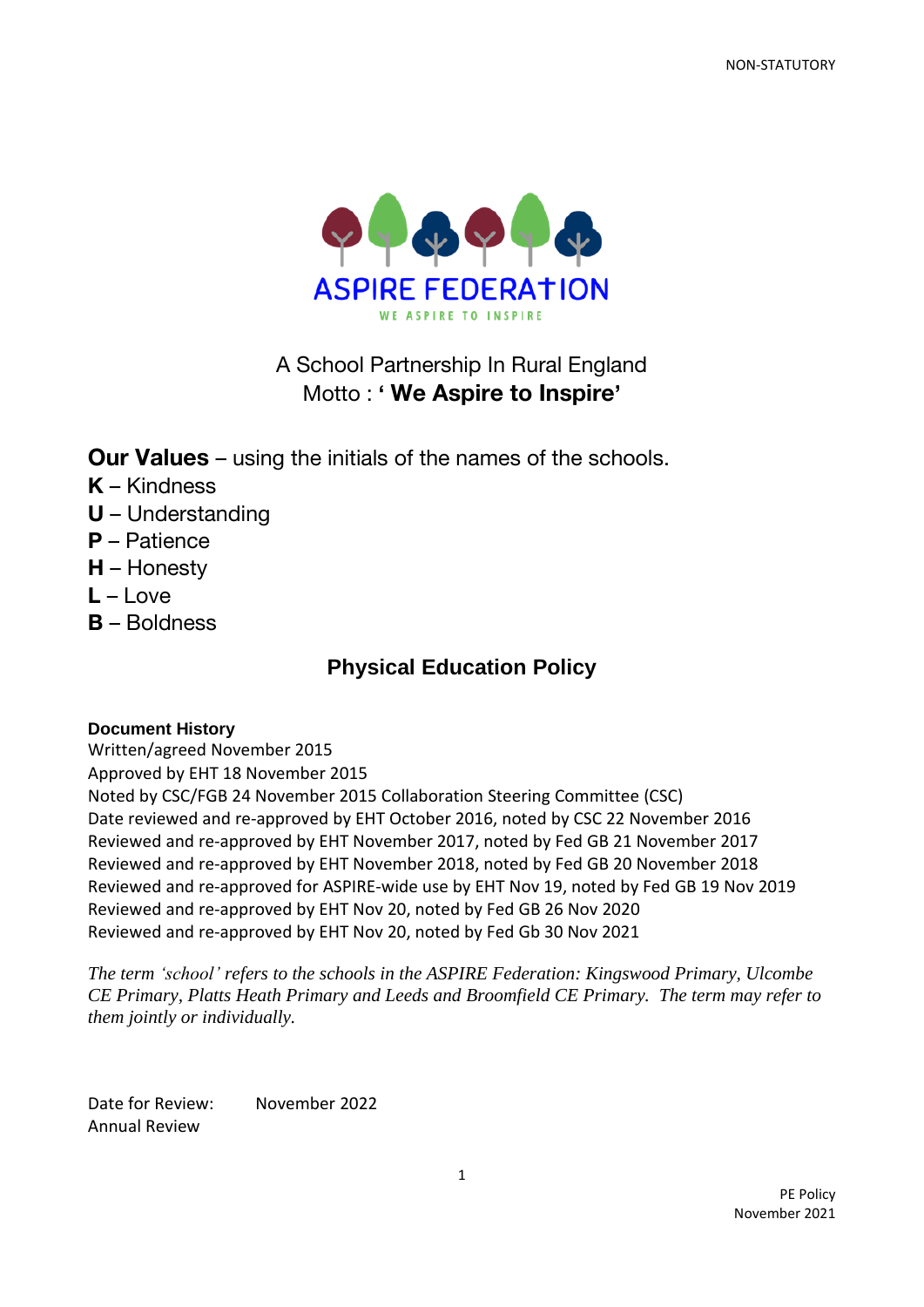At our two Church of England schools this policy will be delivered through strong links made to our Christian values:

#### **Leeds and Broomfield Church of England Primary School**

*"As many hands build a house, so many hearts make a school."*

*(Matthew Ch 7 24-27)*

#### **RESPECT RESILIENCE EMPATHY CURIOSITY HONESTY**

At Leeds and Broomfield we build strong foundations for the children, staff and all stakeholders to learn, flourish and fill their hearts with God's love. Everyone is important valued and needed to make Leeds and Broomfield grow. We give a quality all round education which develops the whole child; If the rain came we would not fall down. Our school Christian Values support the development of the children and all within the school and local community. In the spirit of our vision and values all pupils are included, valued and respected. We support the pupils in talking about their feelings and giving them strategies in order to cope and survive in life today.

#### **Ulcombe Church of England Primary School**

"*Unity and diversity in the body – one body, many members."*

*(Corinthians Ch 12 12-27)*

**HOPE RESPECT ENDURANCE TRUST**

At Ulcombe Church of England Primary School endurance plays an important role in both our social learning and cultural ethos, where children aspire to be the best they can be. Diversity is the key to our curriculum and opportunities to progress and succeed both academically and as individuals are provided – many members working in unity with respect for each other. Hope is at the heart of our school community and is explicitly shown by both children and adults in our school, regardless of where the path of life leads them. Through God's love and trust each individual learns the skills important for them but also adds value to the community as a whole.

We are Ulcombe Church of England Primary School and each one of us is a part of it!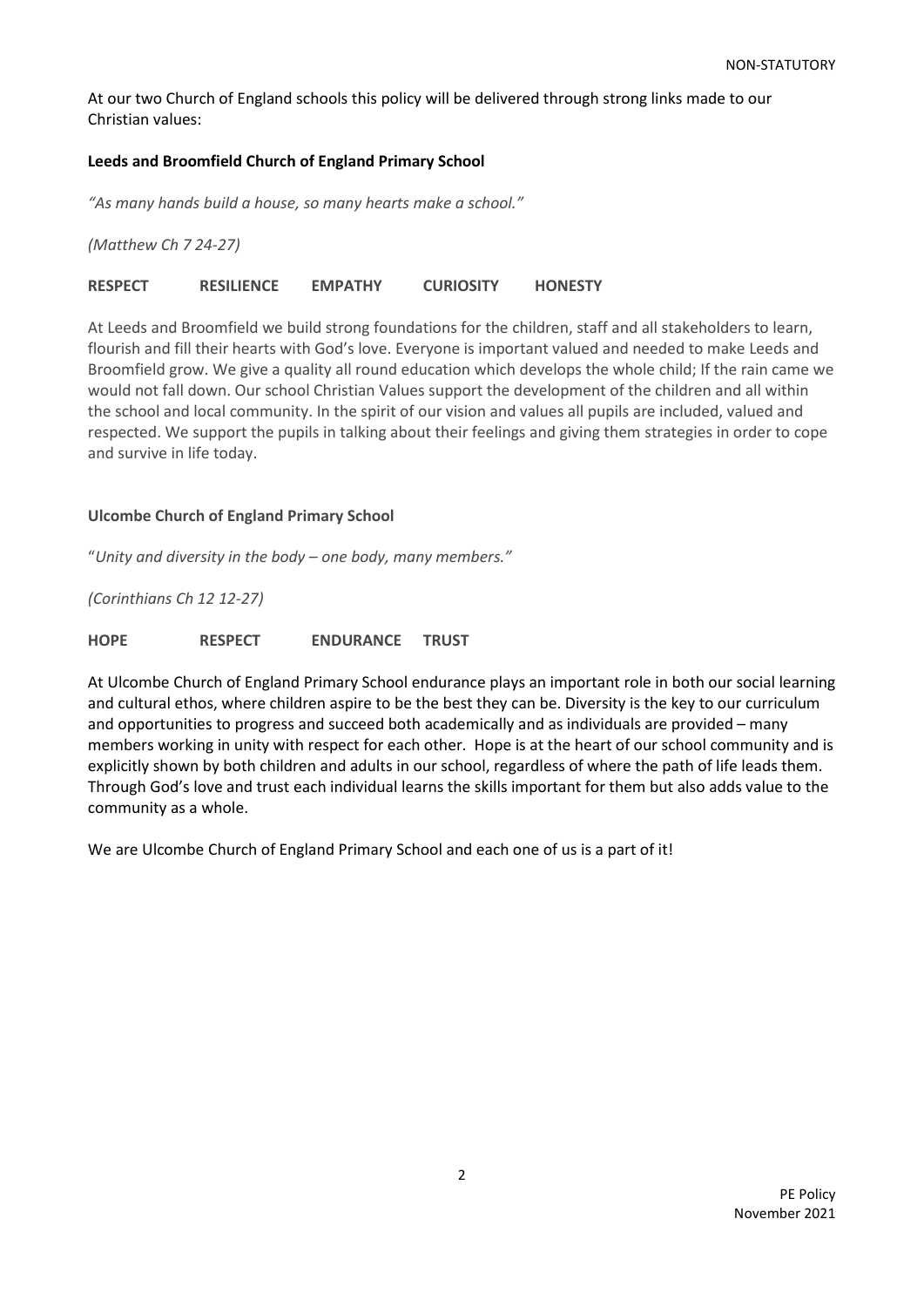# **Contents**

| 1.  | The Importance of Physical Education Across ASPIRE | 4 |
|-----|----------------------------------------------------|---|
| 2.  | Aims of Physical Education                         | 4 |
| 3.  | <b>EYFS Objectives (ELG)</b>                       | 4 |
| 4.  | Key Stage 1 Objectives                             | 4 |
| 5.  | Key stage 2 Objectives                             | 5 |
| 6.  | Swimming and Water Safety                          | 6 |
| 7.  | Assessment, Monitoring and Recording               | 6 |
| 8.  | Health and Safety                                  | 6 |
| 9.  | <b>Dress</b>                                       | 7 |
| 10. | Equal Opportunities/Inclusion                      | 7 |
| 11. | Spiritual, Moral, Social and Cultural Development  | 7 |
| 12. | <b>British Values</b>                              | 8 |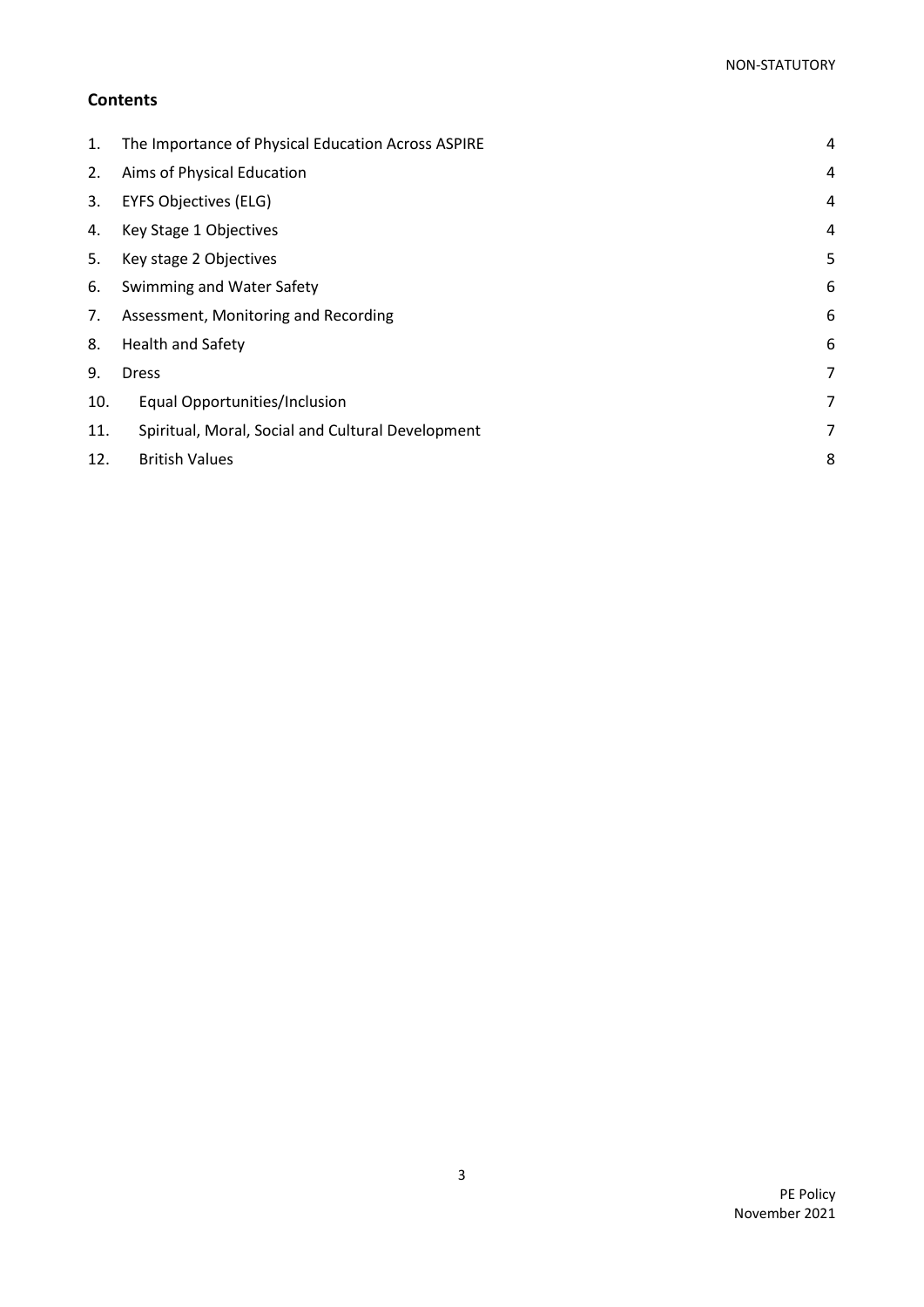# <span id="page-3-0"></span>**1. The Importance of Physical Education Across ASPIRE**

In physical education we value many things. Firstly in all of our physical education lessons the pupils' enjoyment is a must because this will aid to developing the pupils physical literacy journey. As well as this we aim to achieve inclusion in every lesson too. Alongside these values our school physical education will involve the community not just in school but outside of school because we believe in being involved in a close knit community. Also our physical education lessons will involve plenty of variety, given pupils the widest range of activities in order for them to experience as many as possible, in the hope that they continue at least one of these activities in later life.

There are many reasons we value physical education across ASPIRE. Firstly we believe that physical education enables pupils to develop relationship with their peers. Secondly it develops the pupils' communication skills, which is an important life skill to obtain. Thirdly it promotes pupils creativity when participating in physical education lessons. Finally it develops the pupil's confidence because they are participating in activities that they may not feel comfortable with at the start of a topic, but by the end of the topic they will be confident in participating in the activity. This is a skill they can take into other areas of the curriculum and will aid them in later life.

# <span id="page-3-2"></span><span id="page-3-1"></span>**2. Purpose and Aims of Physical Education**

A high-quality physical education curriculum inspires all pupils to succeed and excel in competitive sport and other physically-demanding activities. It should provide opportunities for pupils to become physically confident in a way which supports their health and fitness. Opportunities to compete in sport and other activities build character and help to embed values such as fairness and respect.

The national curriculum for physical education aims to ensure that all pupils:

- develop competence to excel in a broad range of physical activities
- are physically active for sustained periods of time
- engage in competitive sports and activities
- lead healthy, active lives.

### **3. EYFS Objectives (ELG)**

### <span id="page-3-3"></span>**Gross Motor**

- Negotiate space and obstacles safely, with consideration for themselves and others.
- Demonstrate strength, balance and co-ordination when playing; Move energetically, such as running, jumping, hopping, dancing, skipping and climbing.

### **Fine Motor**

- Hold a pencil effectively in preparations for fluent writing using the tripod grip in nearly all cases.
- Use a range of small tools, including paint brushes, scissors and cutlery
- Begin to show accuracy and care when drawing.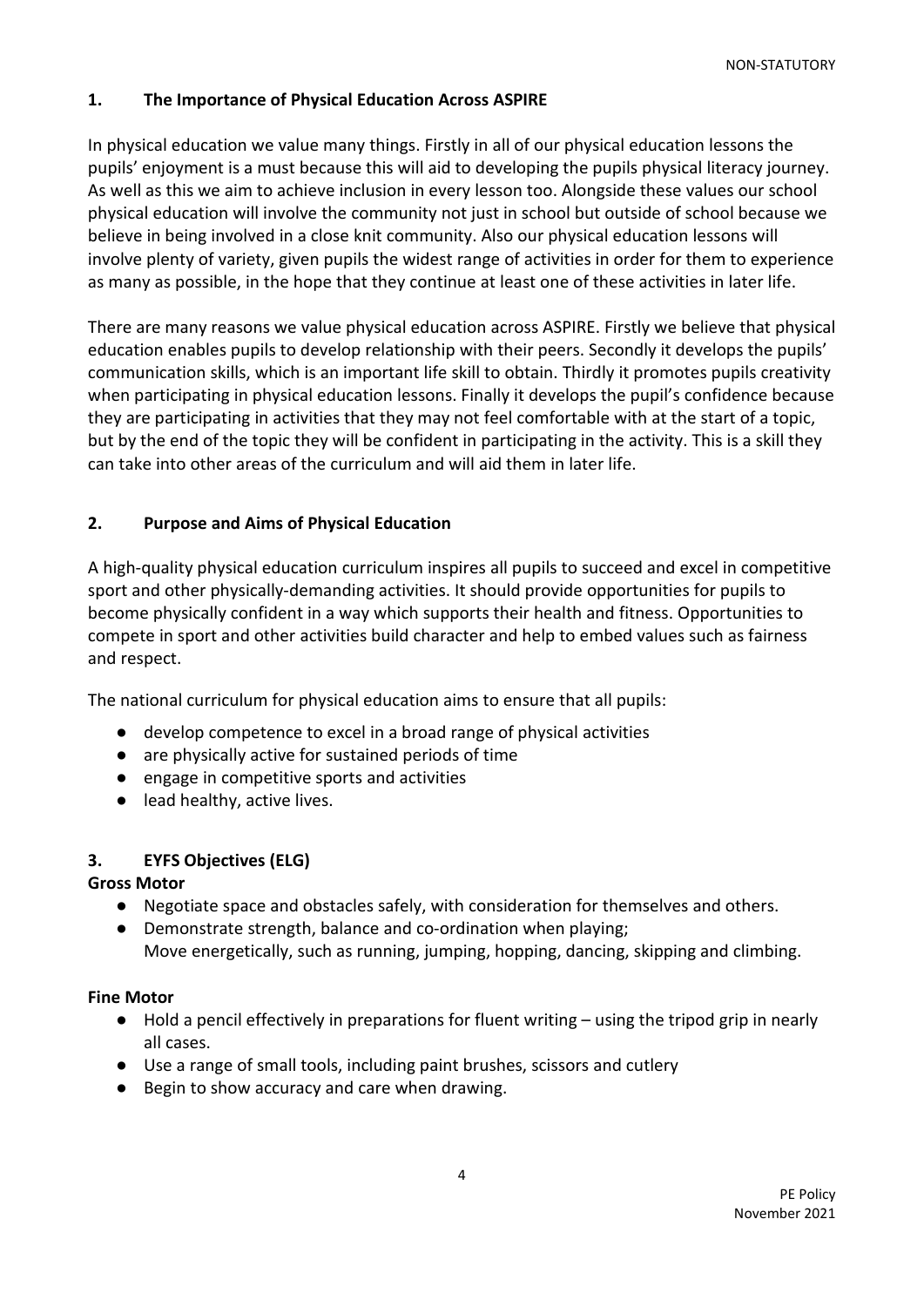Physical activity is vital in children's all-round development, enabling them to pursue happy, healthy and active lives. Gross and fine motor experiences develop incrementally throughout early childhood, starting with sensory explorations and the development of a child's strength, coordination and positional awareness through tummy time, crawling and play movement with both objects and adults. By creating games and providing opportunities for play both indoors and outdoors, adults can support children to develop their core strength, stability, balance, spatial awareness, co-ordination and agility. Gross motor skills provide the foundation for developing healthy bodies and social and emotional well-being. Fine motor control and precision helps with hand-eye co-ordination which is later linked to early literacy. Repeated and varied opportunities to explore and play with small world activities, puzzles, arts and crafts and the practise of using small tools, with feedback and support from adults, allow children to develop proficiency, control and confidence.

# **4. Key Stage 1 Objectives**

Pupils will develop core movement, becoming increasingly competent and confident and access a broad range of opportunities to extend their agility, balance and co-ordination, individually and with others. They will engage in competitive (both against self and others) and co-operative physical activities, in a range of increasingly challenging situations.

Pupils will be taught to:

- master basic movements such as running, jumping, throwing, catching as well as developing balance, agility and co-ordination and begin to apply these in a range of activities
- participate in team games, developing simple tactics for attacking and defending
- perform dances using simple movement patterns

# <span id="page-4-0"></span>**5. Key stage 2 Objectives**

Pupils will continue to implement and develop a broader range of skills, learning how to use them in different ways and to link them to make actions and sequences of movement. They should enjoy communicating, collaborating and competing with each other. They will develop an understanding of how to succeed in different activities and sports and learn how to evaluate and recognise their own success.

Pupils will be taught to:

- use running, jumping, catching and throwing in isolation and in combination
- Play competitive games, modified where appropriate, such as football, netball, rounders, cricket, hockey, basketball, badminton and tennis and apply basic principles suitable for attacking and defending
- develop flexibility, strength, technique, control and balance, eg through gymnastics and athletics
- perform dances using a range of movement patterns
- take part in outdoor and adventurous activity challenges both individually and within a team
- compare their performances with previous ones to achieve their personal best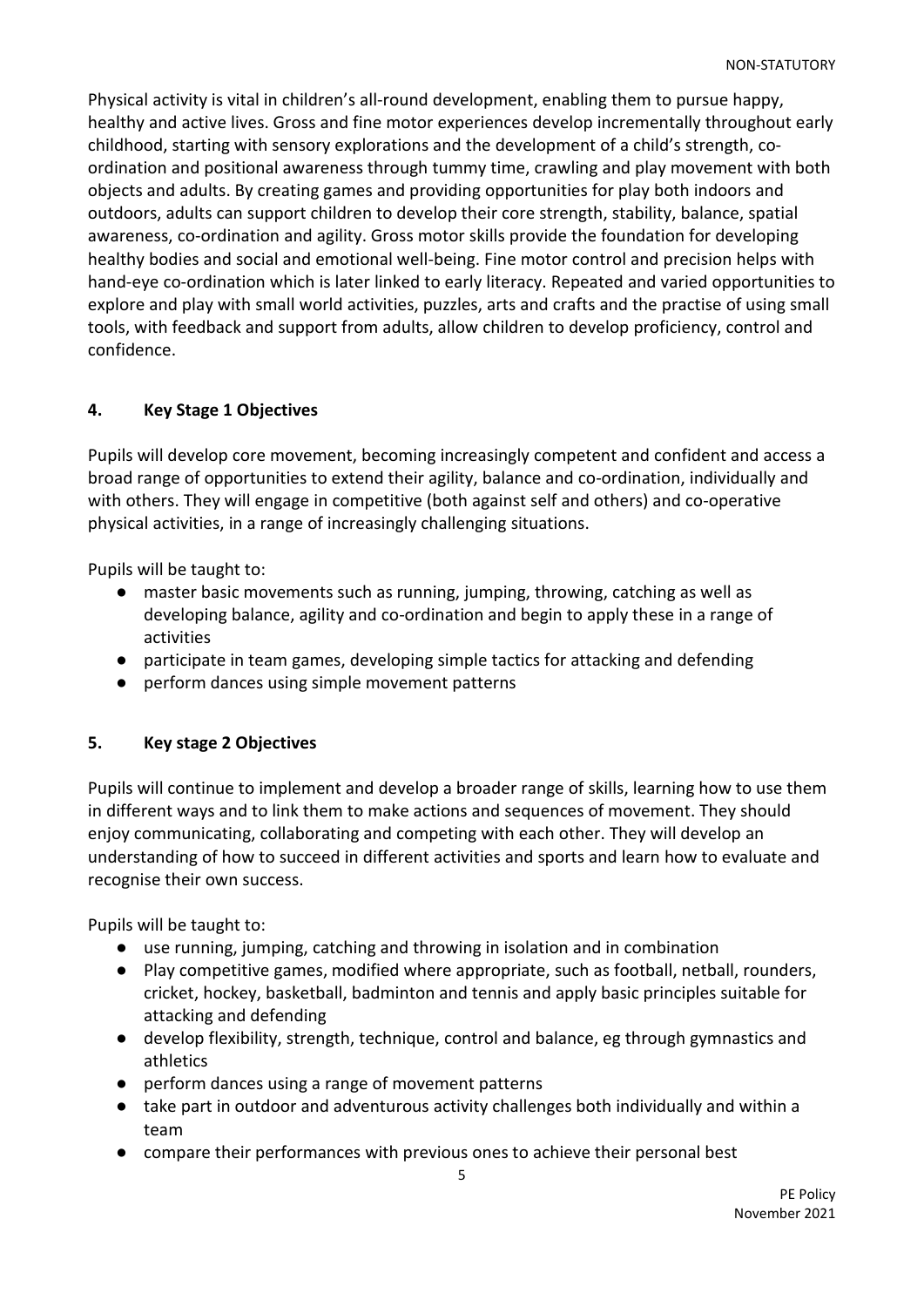# <span id="page-5-0"></span>**6. Swimming and Water Safety**

Throughout their time at ASPIRE students will learn how to swim competently, confidently and proficiently over a distance of at least 25 metres. During swimming lessons they will use a range of strokes effectively [for example, front crawl, backstroke and breaststroke] and be able to perform safe self-rescue in different water-based situations. Different year groups get the opportunity to go Sutton Valence swimming pool and take part in swimming lessons led by Aspire swimming teachers. Aspire is part of the swim England charter and follow the school swimming award scheme.

# **7. Assessment, Monitoring and Recording**

Assessment should form part of the normal teaching. On the planning sheet, any significant achievements or problems encountered by the children are noted down. This forms part of the evidence.

Feedback is given to the children during and after the performance.

Assessment may also include video recordings, photos discussing and listening to the children's observations of their peers performances and assessment of their own work.

Assessment will be on a continuous basis and children will be working towards appropriate year stages and recorded termly by each class teacher. Each term teachers will complete the assessment sheet spilt into three areas – physical development, cognitive and social and emotional. Next steps will be written at the bottom for the next unit to ensure all pupils continue to progress.

### <span id="page-5-1"></span>**8. Health and Safety**

All teachers are always responsible for safety in their own lessons and should, therefore, manage their environment to ensure health and safety of themselves and others, particularly by always checking that equipment is secure.

All children need to become increasingly aware of safety and should be taught the importance of good discipline throughout a PE lesson. The teacher needs to ensure that all children, at all times, are listening and understand instructions accurately.

Teachers should ensure that the children set up and put away apparatus and equipment that they have used, carefully. The equipment should be stored in the appropriate, labelled place. It is the responsibility of the teacher to ensure that all children know how to lift and move apparatus safely.

Teachers must make sure that every child has warmed up and cooled down properly. Teachers should also help their children notice how, when they play a game, their bodies become warmer and their heart beats faster.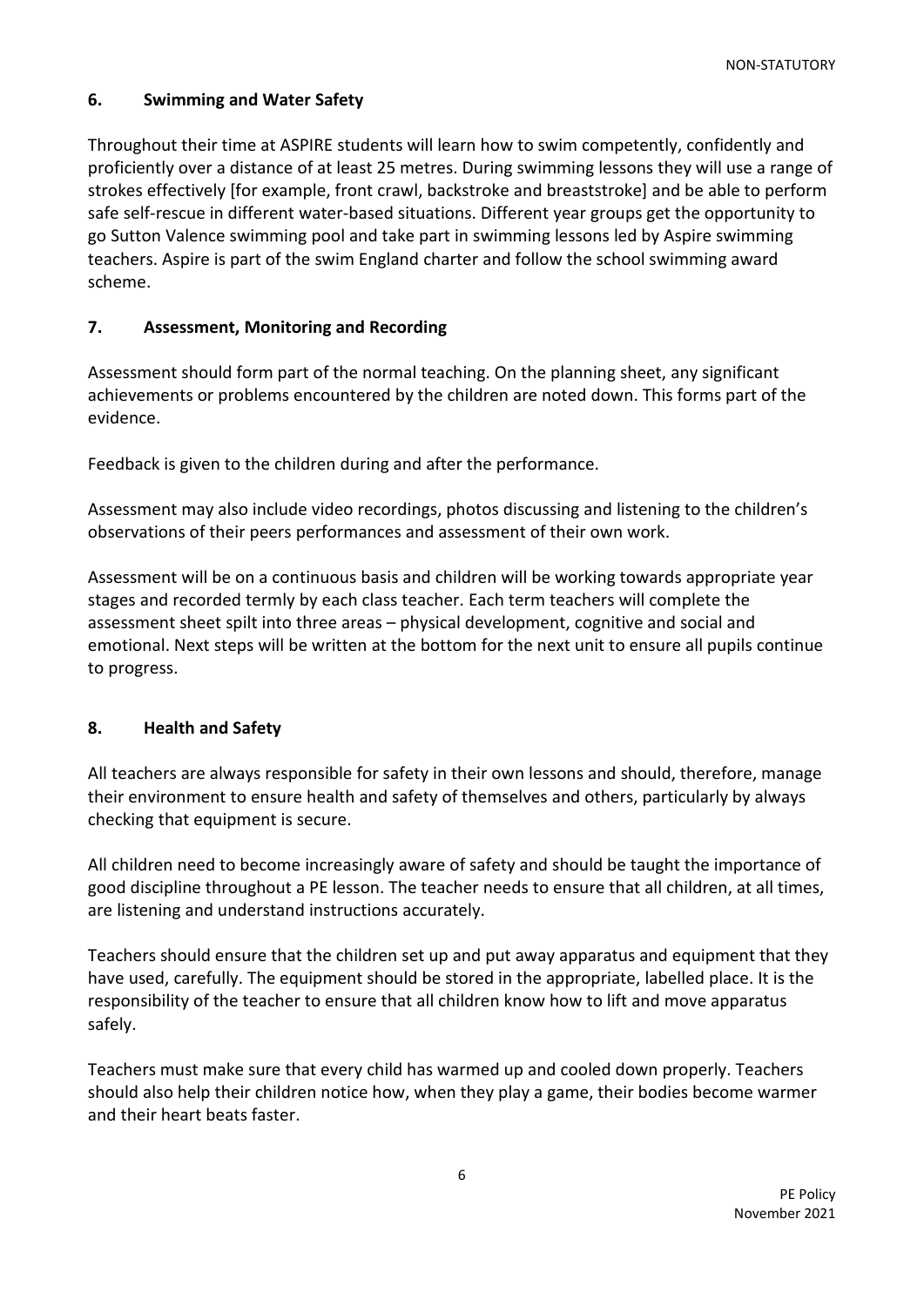Children that require medication during a PE lesson e.g. an asthmatic, should be taught to take responsibility of their medication by remembering to take it when required and keep it close at hand.

# <span id="page-6-0"></span>**9. Dress**

Children should wear active uniform on days that PE takes place.

For safety reasons, children under no circumstances should wear socks, tights, or track suits, on apparatus, as this can be potentially dangerous. If this is the case, plimsolls, not training shoes, should be worn. Pupils should not wear any jewellery, (including no stud ear-rings). Long hair should always be tied back.

# <span id="page-6-1"></span>**10. Equal Opportunities/Inclusion**

Every child is entitled to high quality PE. The same expectations are followed within PE as in all lessons. Children with special needs will be included in any physical education lesson. If a programme needs to be adapted then the teacher in charge will do this in consultation with the coordinator and SENCO (if applicable). All children will be given equal access to learning opportunities and resources, regardless of gender, race, cultural or social background. We will eliminate any stereotypes and thus enable and encourage both sexes to participate in all the sports provided, including any after school clubs.

# <span id="page-6-2"></span>**11. Spiritual, Moral, Social and Cultural Development**

<span id="page-6-3"></span>PE offers opportunities to support the social development of our children through the way we expect them to work with each other in lessons. Groupings will allow children to work together and give them the chance to discuss their ideas and performance. Their work in general enables them to develop a respect for other children's levels ability, and encourages them to co-operate across a range of activities and experiences. Children learn to respect and work with each other and develop a better understanding of themselves and of each other.